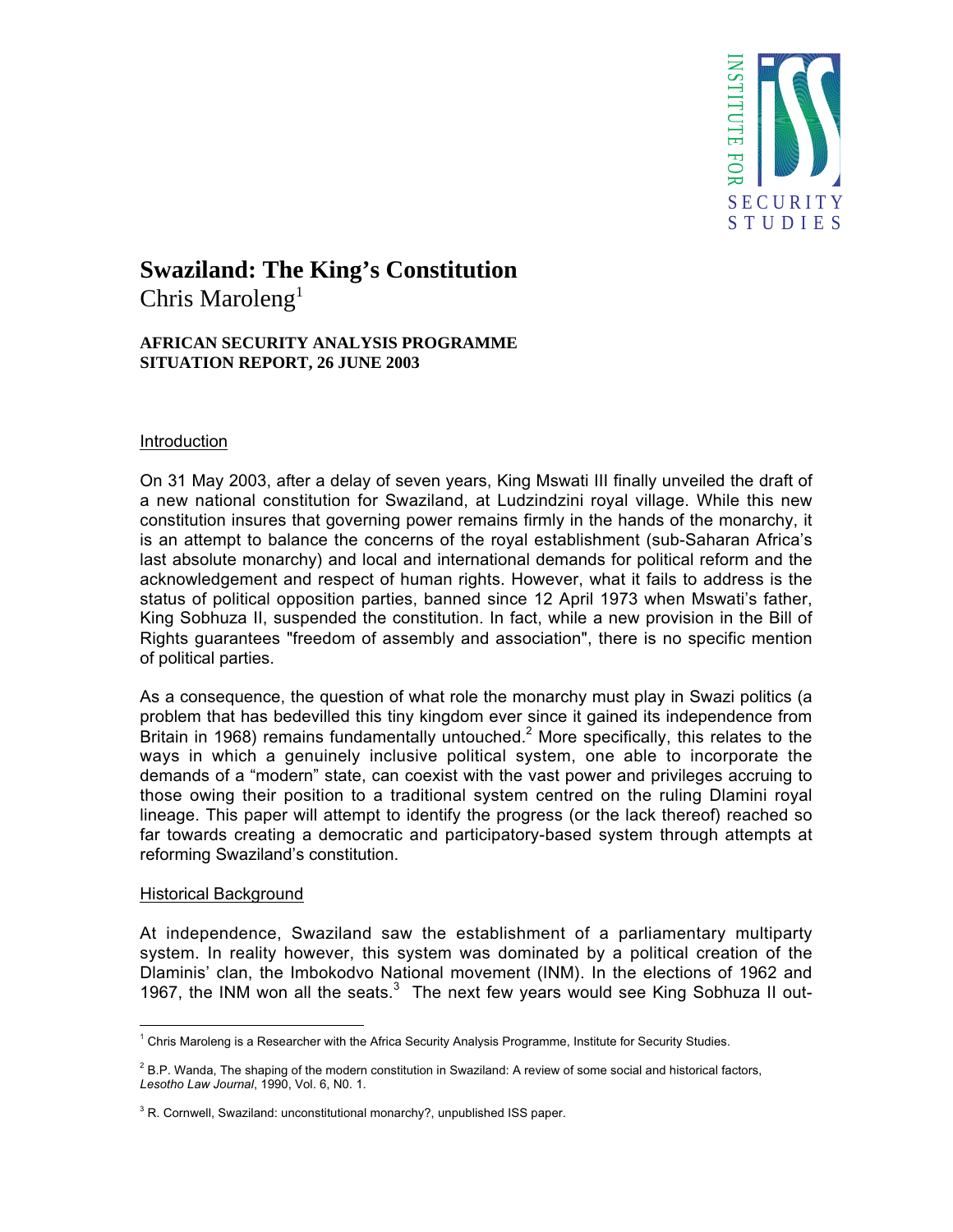manoeuvre a relatively small group of modernists who sought to reduce the role of the king to that of a constitutional monarch or figurehead. In the elections of 1972, the INM's parliamentary majority was breached when three of seats were lost to the opposition. This meant that the INM (and by implication the King) could not amend the Constitution and pass new legislation unopposed. While the INM and the King sought to overturn this election result in a long and drawn out court battle, these attempts proved unsuccessful. It is widely accepted that it was this defeat and the fear of losing power that ultimately led the late King Sobhuza II, during April 1973, to suspend the constitution. The King proclaimed:

- that the Constitution has failed to provide the machinery for good government and for the maintenance of peace and order;
- that the Constitution is indeed the cause of growing unrest, insecurity, dissatisfaction with the state of affairs in our country and an impediment to free and progressive development in all spheres of life;
- that the Constitution has permitted the introduction into Swaziland of highly undesirable political practices alien to, and incompatible with, the Swazi way of life; these practices were seen by the King as designed to disrupt and destroy Swazi's peaceful, constructive and essentially democratic methods of political activity. Sobhuza considered that this engendered hostility, bitterness and unrest. $4$

The Swazi monarch then assumed all executive powers previously granted by the constitution to the Prime Minister and the Cabinet. From that day onwards, the King has been able to act wholly in his own discretion, consulting whomsoever he wishes, not bound by law. The decree quoted above gave him the power to detain without charge, and for a renewable sixty days, any person deemed to be a threat to public peace. In addition, the courts lost all jurisdiction to deal with cases of detention.<sup>5</sup> In reality, Sobhuza II 'killed' the Bill of Rights together with provisions on citizenship, Parliament and the judicial and public service. Political parties were banned, and meetings of a political nature, including processions and demonstrations, had to be authorised by the Commissioner of the Police. This spelled the end of political freedom in Swaziland. Traditional sentiments triumphed over modern political initiatives granted under a Parliamentary democratic constitutional arrangement. From 1973 to 1978, Sobhuza II ruled without an elected Parliament, making laws by decree, when the Tinkhundla system of Government was first put in place as an experiment.

### King Mswati III's Reforms

 $\overline{a}$ 

Since his ascension to the throne, Mswati III has made several attempts to reform the constitution. After the reports of two Vuselas (consultative commissions established to canvass Swazi opinion on constitutional matters but led by Mswati's brothers), the king established a Constitutional Review Commission (CRC) in 1996. The criteria for appointing the Commission remained the king's secret. According to Joshua Bheki Mzizi, "the terms of reference are reminiscent of the royal attitude of 1959 in that

<sup>&</sup>lt;sup>4</sup> In this regard see the original Proclamation by His Majesty King Sobhuza II, King's Proclamation 12th April 1973, Sections  $2(a)$ , (b) and (c).

 $^5$  N Hlatshwayo, Constitutionalism and Swazi culture: A recipe for harmony or disaster, Unpublished paper presented at the Institute for Democracy and Leadership Conference, 1994.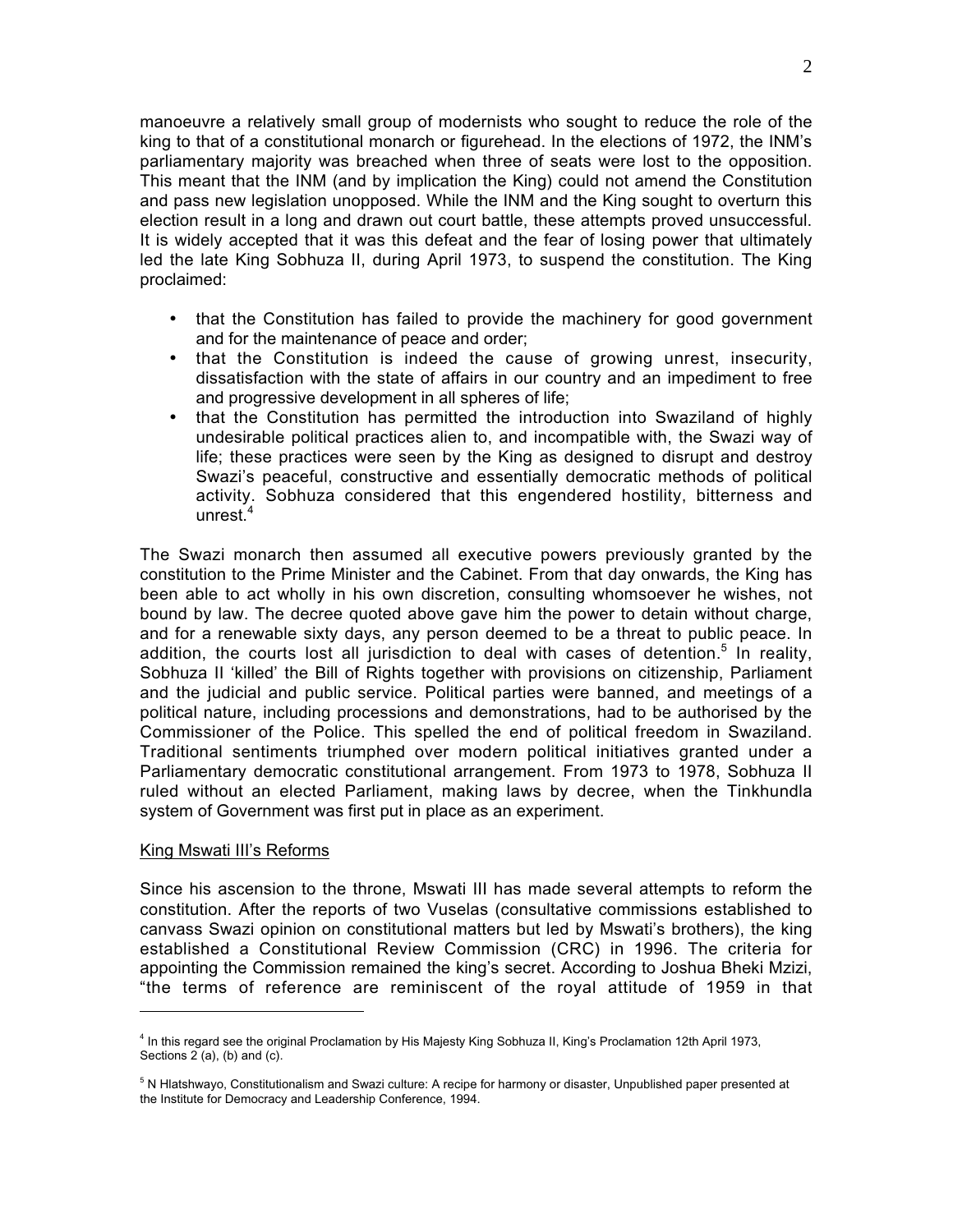Commissioners are taking part in the exercise in their individual capacities, and group representations are disallowed throughout the project."6

The chairmanship of CRC was given to Prince Mangaliso Dlamini, a law professor and Mswati's brother. However, in February 2001, four months before the CRC completed its review, most human rights and pro-democracy organisations in the Kingdom rejected the process and the up-coming report. This was partly a result of the fact that the chairman of the commission told a gathering at the royal Kraal that their investigations had demonstrated that the people were satisfied with the existing system. His deputies added, for good measure, that the king's powers would be enlarged and that the country did not want trade unions.<sup>7</sup> In December 2001, the King announced the formation of a Constitutional Drafting Committee to work on a final draft by the end of 2003.

During February 2002, Mswati's revocation of the decree on 'enlarged royal powers' gave rise to speculation that the new constitution might include a number of more liberal provisions. However, these hopes were dealt a severe blow by the introduction of the Internal Security Act in June 2002, which stipulated harsh penalties for anyone participating in or organizing political demonstrations, as well as further restricted labour union activity.

### A new constitutional dispensation for Swaziland?

The Constitutional Drafting Committee did in two years what the original commission had failed to do in five. Commissioners consulted legal and social experts, and travelled to Britain to study its parliamentary monarchical system, which King Sobhuza had rejected in 1973. The draft constitution under discussion would have pleased the late King Sobhuza because it ensures that political power remains centred in the monarchy. It does this by guaranteeing that the Swazi king remains the head of the executive, and responsible for the appointment of the prime minister, the cabinet, chiefs and judges. In addition, no bill passed by parliament becomes law without his approval. The new draft constitution will also see the re-establishment of the traditional post of 'Authorised Person', who would assume executive duties if the king should die or become incapacitated.

However, it reverses centuries of Swazi cultural precedent in two important ways:

- It removes the king's ability to rule by decree; the Court of Appeal is replaced by a Supreme Court (to become the kingdom's highest judicial body);
- It lifts Swazi women out of their legal minority status; recognises that chiefs can no longer function in isolation; and acknowledges that in modern society, groups such as the disabled and children require special attention;

Although the draft constitution is being called the 'ultimate law of the land', a 'new political dispensation for Swaziland', it does not fundamentally change the current absolutist status quo. The Swazi king remains above the law, not subject to

 $\overline{a}$ 

<sup>6</sup> J B Mzizi , Constitutionalism in Southern Africa - Old Wine in New Bottles?, *Constitutionalism in Southern Africa* Volume 5 September 2001.

 $\rm ^7$  R. Cornwell, Swaziland: unconstitutional monarchy? unpublished ISS paper.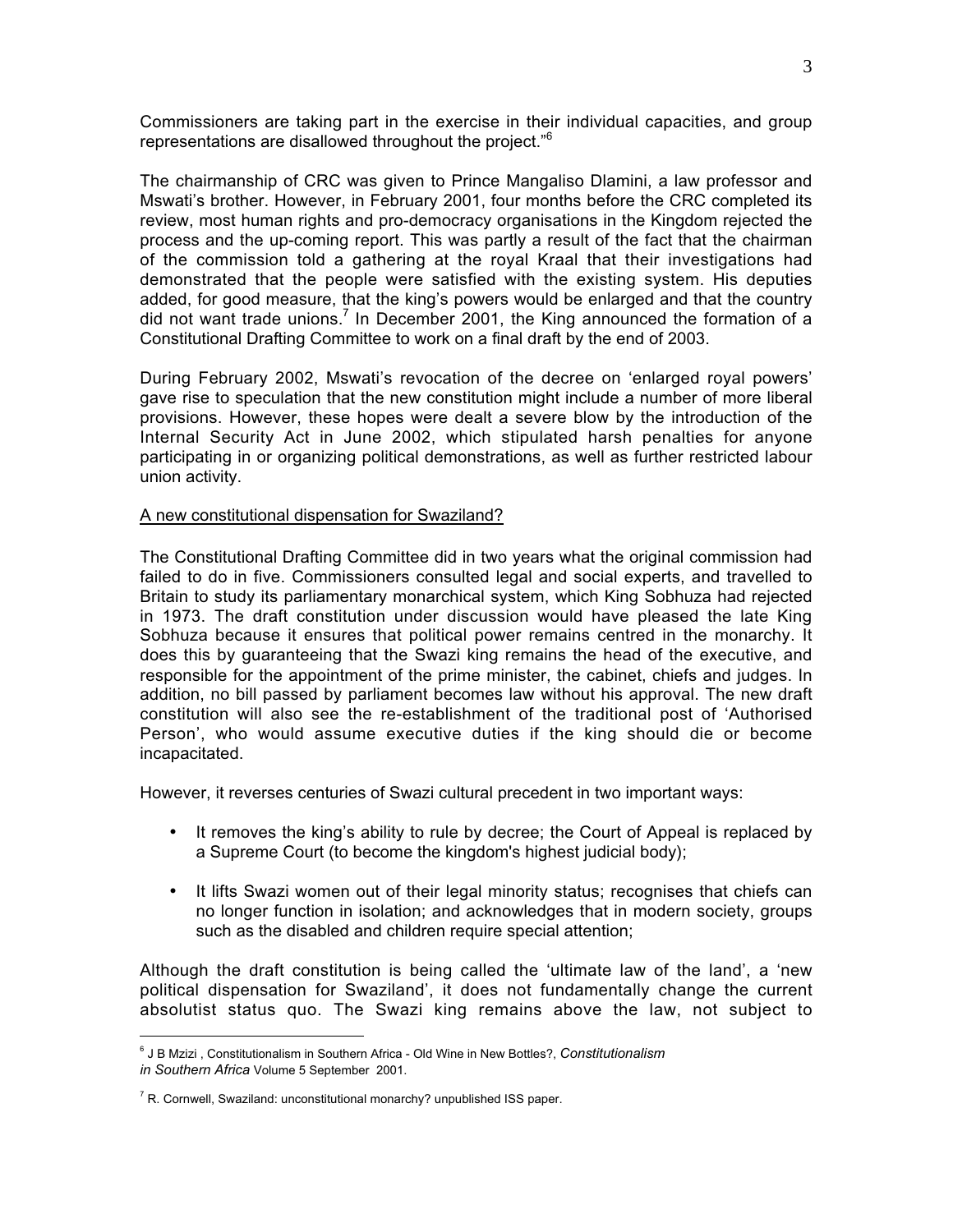parliamentary legislation and with the power to dissolve parliament at any time. The draft constitution allows the King to appoint 20 of the 30-member Senate. On a more positive note however, eight of these members must be women. The other 10 members, five of whom must also be women, are then appointed by a lower House of Assembly of 76 members – 60 popularly elected, 10 appointed by the king, and six special women members.

The king remains head of the army, police force and prison system. Perhaps more sinisterly, while political parties are not mentioned in the draft constitution, "freedom of assembly and association" is guaranteed in Chapter Four, entitled Protection and Promotion of Fundamental Rights and Freedoms.

### Conclusion: The imperative of constitutional, political and judicial reform

 Swaziland's constitutional reform comes at a time when, even though political parties have been banned, a growing lobby for reform is gaining ground, with an agenda that has been embraced by a large proportion of the professional classes, trade unions and students. In fact, the ban on political parties has not deterred progressive forces such as the Ngwane National Liberatory Congress (NNLC), the more radical Peoples United Democratic Movement (Pudemo) and the Swaziland Youth Congress. United under a common front called the Swaziland Democratic Alliance (SDA), they have voiced criticism of the current traditional system, advocating the introduction of a constitutional monarchy.<sup>8</sup> In addition, the growing call for political reform has recently included conservative organisations, such as the cultural group Sive Siyinqaba Sibahle Sinje (initially thought to be a front for Imbokodvo) and the Swaziland Federation of Labour (SFL).

 Nevertheless, in the absence of an internally based legal political opposition, the Swaziland Federation of Trade Unions (SFTU) has led the call for reform from within. Yet, the recent failure of the SFTU to organise successful mass action in Swaziland has raised serious doubts about the capacity and the support base of progressive movements in that country. Most political analysts believe that the influence of progressive forces is far greater outside the country, a consequence of the repressive nature and intolerance of dissent that has informed the monarchy's interaction with progressive forces. Even though the need for reform is quite evident, and tensions continue to simmer under the surface, progressive movements find themselves in a position where opportunities to express their discontent have become fewer and far between, especially as the palace increases its crack down on opposition elements in society. It has recently emerged that, for example, most pro-democracy movements in Swaziland have decided not to participate in the October 2003 parliamentary elections. These organisations believe that their participation would validate the new draft constitution, which they have rejected since the process began in 1996. Obed Dlamini, a former prime minister who is now president of the banned NNLC, has described the constitutional draft process as "shameful", stating that his party would reject the result. $9$ 

Reform of the judicial system is also particularly important, because of constant interference by the monarchy. Recently, the government refused to abide by court

enties<br>The Economist Intelligence Unit, Swaziland Country Profile: 2002.

<sup>9</sup> Swaziland: Opposition reject daft constitution, *IRIN Report*, 10 June 2003.